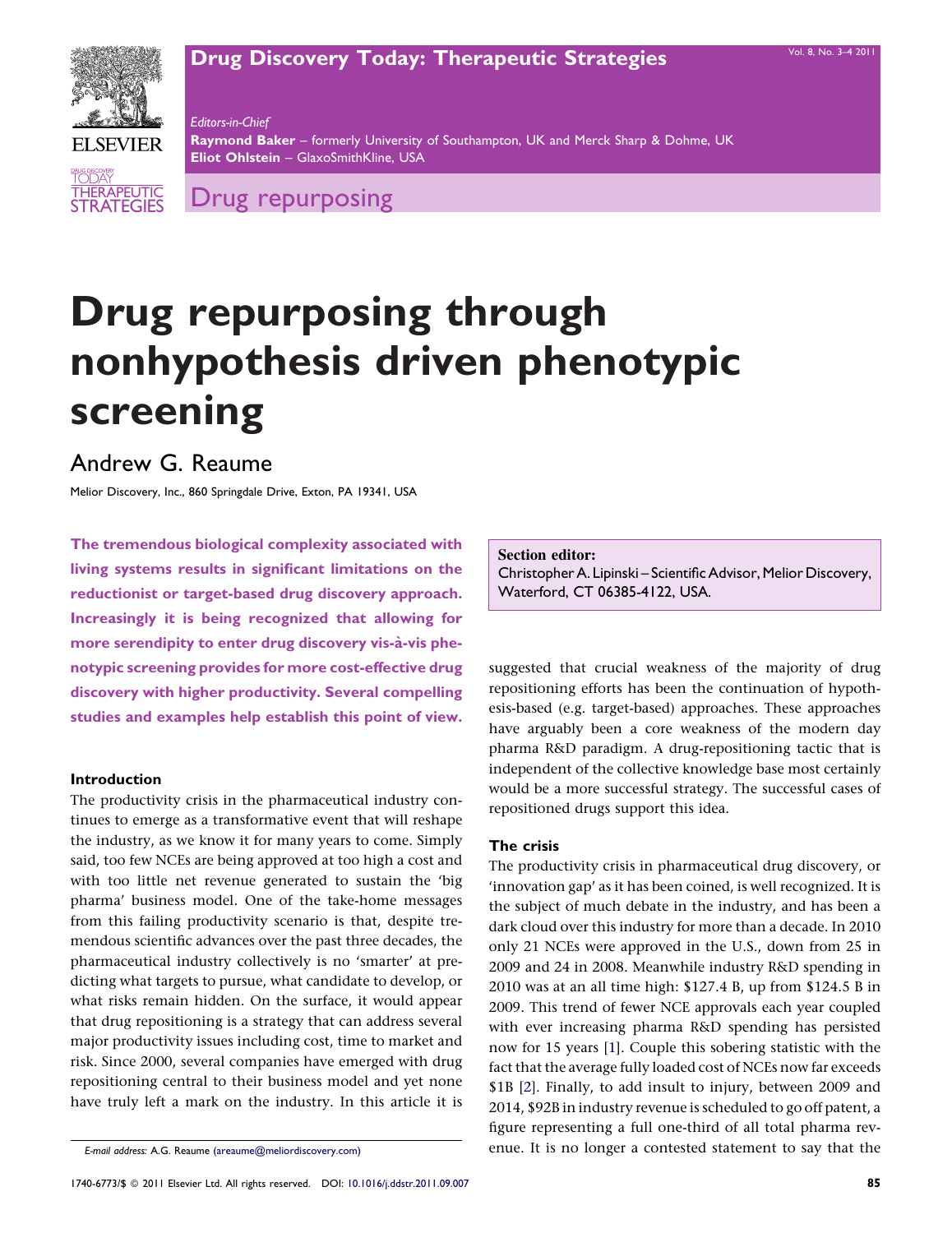pharma R&D model is unsustainable in its current form. This is consistent with the massive reduction in industry market capitalization in recent years. Between December 2000 and December 2010, the industry has shed over \$500 billion in market capitalization [\[1\]](#page-3-0).

Not by choice, but by necessity, the industry will increasingly be forced toward a paradigm shift regarding how drugs are discovered and developed.

## The limitation of the 'target-based medicinal chemistry' paradigm

In studying the productivity of the industry over the past several decades it is useful to consider how the drug discovery paradigm evolved during this period. Within the past 20 years the drug discovery model has increasingly embraced a central dogma for discovery that is recognized today as 'target-based medicinal chemistry'. Central to this model are the wellrecognized and structured stages of early drug discovery, including target identification, high throughput screening and lead optimization efforts. Before this period, the industry discovery paradigm was more intuitive and relied far more on in vivo observation and on serendipity. Contrary to widely held expectations, the modern paradigm has delivered the lowest rate of new drug approvals in generations. To be fair, the approval rate is influenced by other exogenous factors, such as an evolving regulatory environment; it nonetheless behooves those of us in the industry to question the modernday industry model of drug discovery [[3\]](#page-3-0).

Today's pharma industry drug discovery model employs a hypothesis-based approach. The hypotheses have their origins in an existing collective knowledge base that we must acknowledge is significantly incomplete. For this reason, the modern-day industry model of drug discovery suffers from a bias limitation: attention is focused on familiar areas, looking for one's keys underneath the proverbial street light. Although the past two decades have heralded the discovery of a plethora of new molecular targets, there remains a very poor understanding of the spectrum of biology influenced by any given target. For any given protein receptor, for example, descriptions of the biochemical pathways that are impacted does not begin to describe the complex interactions in that pathway, the biologically relevance of the target or the target's influence on intersecting pathways. This statement is certainly true in a simple cell-based system. The complexity of these interactions rises exponentially when we consider biological influence in a fully assembled organism [\[4–6](#page-3-0)].

In a pharmaceutical R&D environment this biological complexity in conjunction with an incomplete knowledge base manifests itself in the high attrition rates associated with drug discovery and development and indeed also in the surfacing of unexpected adverse events following more widespread patient usage of drugs following approval as seen with COX-2 antagonists (e.g. Vioxx) and PPAR-gamma agonists (e.g. Avandia). It further reveals itself in the form of unexpected beneficial effects such as the analgesic effects against neuropathic pain of the gabapentinoids and the many pleiotropic effects of the statins [\[7](#page-3-0)].

#### Drug repositioning: the beginning of a solution

With the productivity crisis as a backdrop, drug repositioning is increasingly being recognized as a key strategy to surmount the innovation gap. The prospect is compelling; beginning a new drug product opportunity by starting with a compound that already has extensive human clinical safety data. This approach can largely bypass the long, risky and expensive preclinical and early clinical stages. In principal the cost, time and risk, from inception of a new drug opportunity to testing drug activity in the clinic are vastly reduced. Applying this strategy to discontinued clinical candidates can dramatically shorten the time of the drug discovery process and greatly reduce the risk of early clinical failures [\[8](#page-3-0)].

Since 2000, several companies have arisen with the central aim of their business model consisting of systematically repositioning or discovering new uses of existing drugs or drug candidates. Companies such as Arachnova Ltd. with their 'Virtual R&D' approach and Curidium Ltd., with their Homomatrix<sup>TM</sup> platform, have in one form or another tried to do a better job at 'connecting the dots' or 'following the trail of bread crumbs' from data that exists around a drug or drug candidate to predict an alternative use. Although these efforts have been underway for more than a decade now, it is difficult to identify any great success stories, least of all any approved new drugs that have emerged from this hypothesisbased mode of identifying new uses for existing drugs or drug candidates.

Nonetheless, the literature is replete with examples of repositioned drugs telling the tale of low cost, low risk, fast to market scenarios. The vast majority of these cases have arisen from key observations, often serendipitous, made in in vivo biological settings. These in vivo settings include both pre- and postmarketing human clinical trials and preclinical experimental animal models of disease [[8\]](#page-3-0).

# Phenotypic screening in drug repositioning: the solution to a good start

The failure of target-based drug discovery, where hypotheses are formed around ideas biased and constrained by our existing knowledge base, provides a compelling rationale for an alternative approach. While the industry collectively may be well entrenched in an era of 'target-based' or 'hypothesis-based' drug discovery, it is important to note that even within the past several years a host of approved drugs were discovered, independent of the target-based medicinal chemistry paradigm. In fact, a recent study has revealed that the contribution of phenotypic screening to first-in-class smallmolecule drug discovery exceeded that of target-based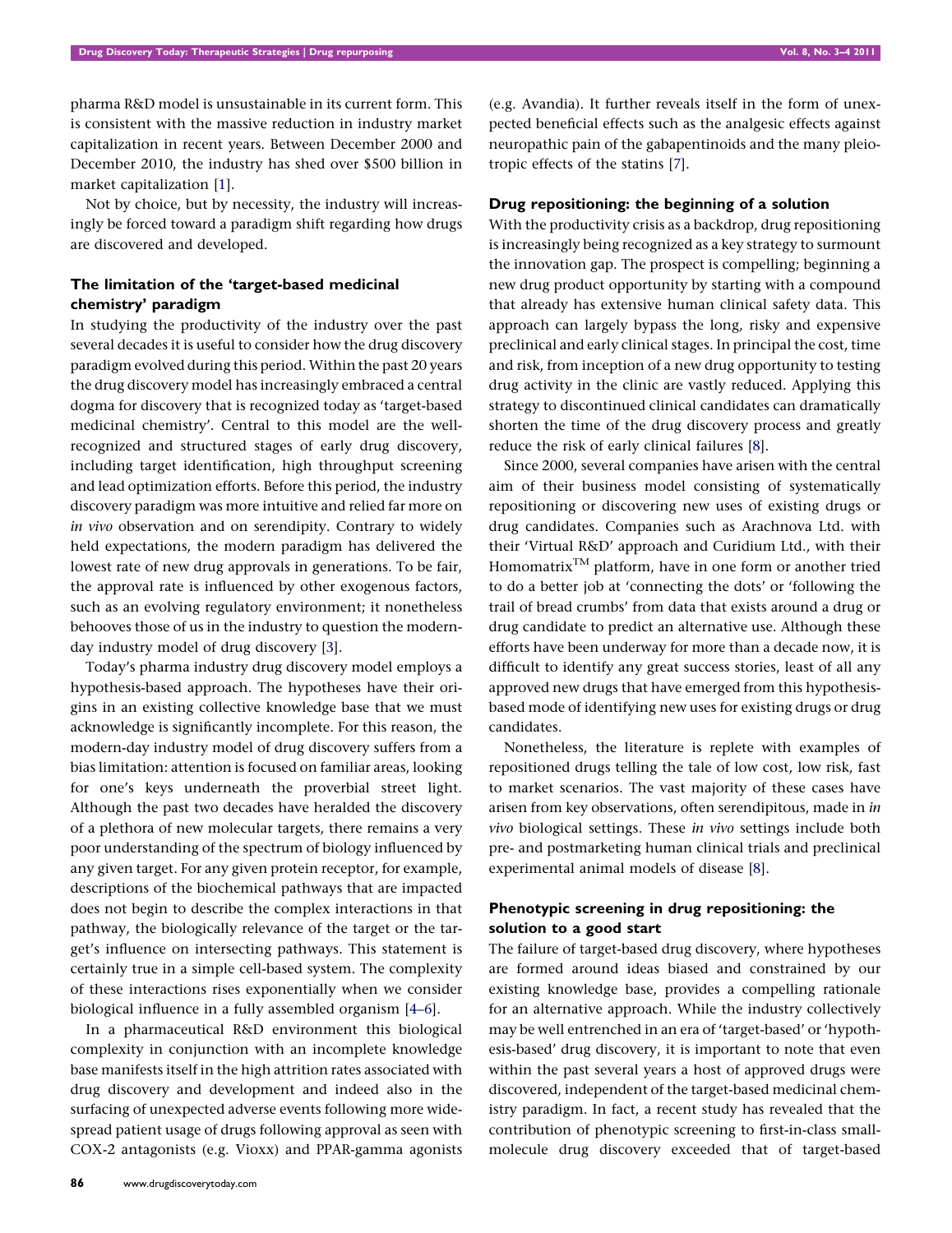approaches [\[9](#page-3-0)]. In the vast majority of these instances the findings were based on serendipitous observations made in animals or in the clinic. For example sildenafil (Viagra; approved in 1998) was being studied in the clinic for the treatment of hypertension when clinical effects on erectile dysfunction were observed. While being developed as an antiepileptic, gabapentin (Neurontin) and subsequently pregabalin (Lyrica; approved in 2007) were discovered to have therapeutic activity in animal models of neuropathic pain. Ezetimibe (Zetia; approved in 2002) was identified as a blocker of cholesterol uptake and initially discovered to have this effect in hamsters although the molecular target was not clear [\[10\]](#page-3-0). The narcolepsy therapeutic modafinil (Provigil; approved in 1998) was discovered by serendipitous observations of wake-promoting effects in rats although the mechanism of action had been and still remains unknown [\[11](#page-3-0)]. There are other examples of recently approved drugs that were not discovered through a target-based route. Moreover, the mechanisms of actions of these drugs are still poorly understood. These drugs include the anticonvulsant levetiracetam (Keppra; approved 2009), the popular antidiabetic metformin (Glucophage; approved 1994), imiquimod (Zyclara, approved 2010) used to treat actinic keratoses and dalfampridine (Ampyra; approved 2010) used to help walking in MS patients and many others.

A systematic drug discovery approach that is both complementary to a target-based approach and effectively embraces the type of serendipity that accounts for all of the drugs just listed, is phenotypic screening. Broadly speaking, this entails interrogating drug candidates in one or more disease models in a manner wholly or largely agnostic of the molecular target the candidate was designed to modulate. In this way a phenotypic screening approach does not bear the knowledge base bias limitation of target-based screening.

There are several examples of instances where drug screens have been conducted on a library of existing drugs using in vivo disease models to identify new activities. These screens started with existing drugs as their substrate, and therefore these approaches can be considered to be drug-repositioning efforts.

This approach was used effectively in identifying a potential antimalarial compound from a library of compounds [[12](#page-3-0)]. In this example, 2700 approved drugs or development-stage drug candidates were screened for inhibition of Plasmodium falciparum growth. This screening effort led to identification of the nonsedating anti-histamine astemizole and its primary human metabolite, desmethylastemizole as submicromolar inhibitors of three-different P. falciparum strains with potent oral activity in two mouse parasite suppression tests [[13](#page-3-0)]. Although this method satisfies an early drug discovery approach as a high capacity and high throughput approach, it is limited to a single therapeutic area and is probable to produce infrequent hits.

Using the above example of screening through a single model, it follows that evaluating a large number of approved or development-stage drugs through multiple predictive models should yield a far larger number of repositioned drug candidates.

Several estimates suggest that the frequency of identifying potentially beneficial therapeutic potential for existing therapeutics is on the order of 30%. This 'hit rate' was described for approved drugs in a limited in vivo model system, and furthermore is consistent with off-label prescription rates [[4,14\]](#page-3-0).

One study has attempted to identify the potential success rate of such an approach. In that study, a small number of approved drugs were evaluated in several in vivo and cell based models for their effects on several diverse cell pathways. The drugs tested in that study included statins, glitazones, salicylates, retinoids and calcium channel blockers. The set of in vivo and cell-based models included insulin-mediated glucose utilization, hippocampal neurogenesis, liver collagen synthesis, lymphocyte proliferation and microglial proliferation. In this limited evaluation it was found that nearly every tested drug showed an effect in at least one of the models that was not predicted based on the original indication or known molecular target interactions [\[4,5](#page-3-0)]. These findings confirm that drugs with at least one identified biological activity can frequently elicit additional biological responses. Importantly, this study highlights the benefits of examining drugs for completely unrelated indications.

The approach of testing a series of compounds in an array of independent models with the aim of identifying a novel activity among one or more of the tested models fulfills the strategic requirements needed for effective drug repositioning. The relatively low throughput/high cost per compound is offset by the fact that the substrate is very high quality; drug-like compounds that are known to be well-tolerated in humans and have completed all aspects of preclinical and at least early stage clinical development.

## Bringing the science back to the 'nonhypothesis' driven approach

A nonhypothesis driven phenotypic screening approach would seem to disregard good scientific method. Yet most instances in which new uses for existing compounds are identified and are in fact scenarios of 'on-target' effects. The unexpected new biology that was uncovered was the result of the compounds modulation of a molecular target that the compound was known to modulate, and not a case of the compound acting at another molecular target (off-target effect). For example, sildenafil was developed as a phosphodiesterase 5 (PDE-5) inhibitor because of the role of PDE-5 in PAH. Although unappreciated at the time, PDE-5 also has an important role in corpus cavernosum physiology and thereby ED [\[15\]](#page-3-0). This supports the thesis that biology is incredibly